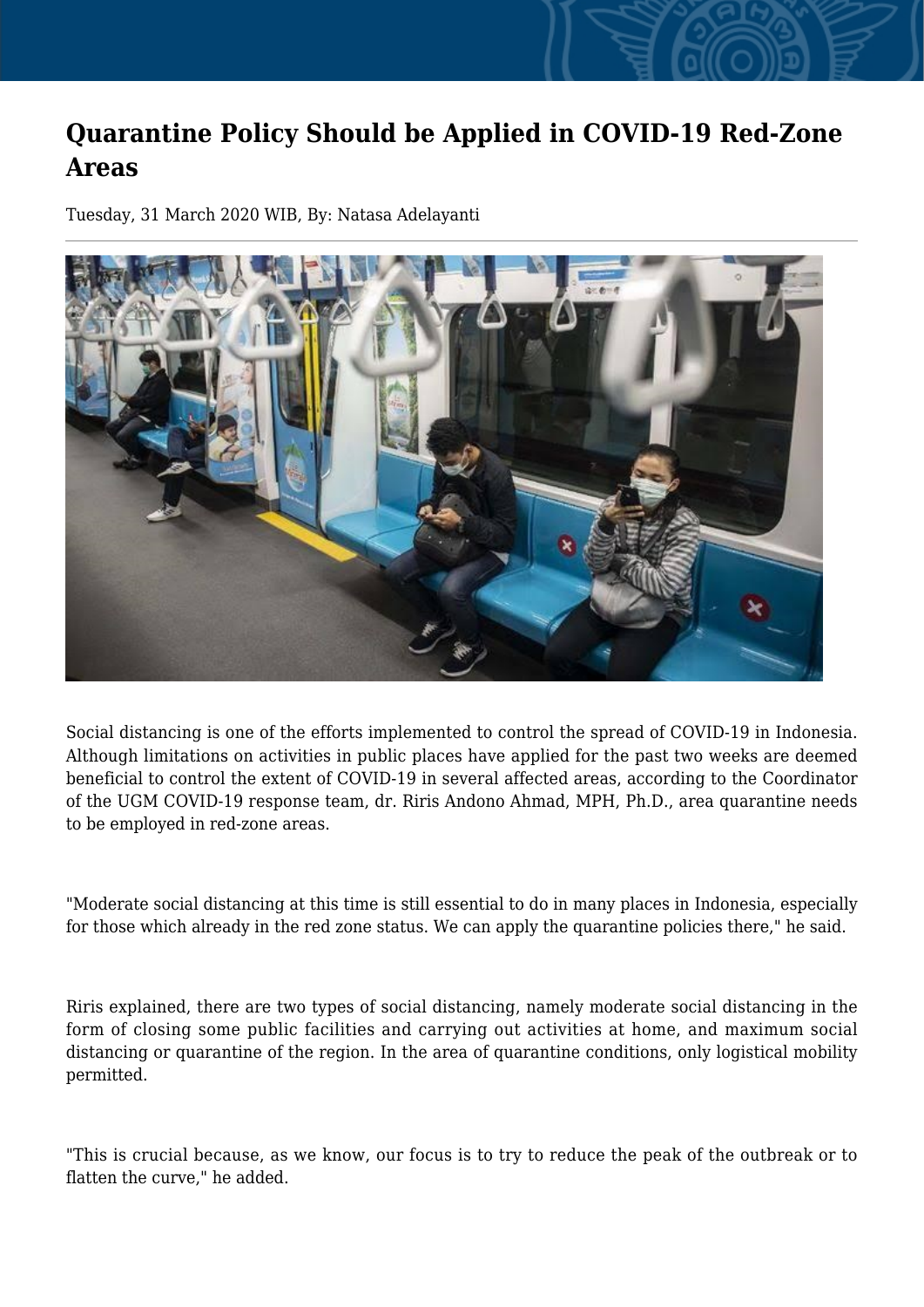In a press conference that took place online on Monday (30/3), he explained several scenarios of the spread of COVID-19 along with various intervention scenarios. Without interference, the duration of an outbreak in a pandemic area estimated for 32 days, with the peak occurring on the 14th day.

If moderate social distancing applied since the outbreak, it will result in a more significant impact and can prominently reduce the curve. With a 5 percent detection capacity assumption, the scenario shows that case reduction can reach 70 percent, even with a longer outbreak duration, and a new outbreak peak occurs on the 16th day.

"We try to parade the control of its spread. If there is a possible intervention is social distancing. In Indonesia itself, there was a delay of around two weeks since the emergence of the first case until the social distancing policy emerged," Riris explained.

Riris explained that the delay in the application of social distance could indeed reduce the case. Still, the number is relatively small at around 18 percent, with an outbreak duration of 50 days.

In addition to recommending the application of the maximum social distancing or quarantine policy in the red zone, the government also needs to increase the capacity of screening and diagnosis at least ten times greater than what is currently available, and increase the size of health services.

With the implementation of regional quarantine and 50 percent detection capacity, case reduction can reach 77 percent with an outbreak duration of 22 days.

These services include building non-hospital isolation or quarantine facilities to separate patients who do not need treatment.

"Some cases do not need hospital services, but must be isolated to stop the transmission of the virus. There needs to be a quarantine place to separate them from the general public," Riris said.

Besides, it is also necessary to increase the capacity of hospitals to anticipate the surge in the number of patients who need intensive care and ensure the adequacy of personal protective equipment for medical personnel.

"This is the most urgent. As we know, there are currently many issues related to the limitations of PPE for medical staff," he said.